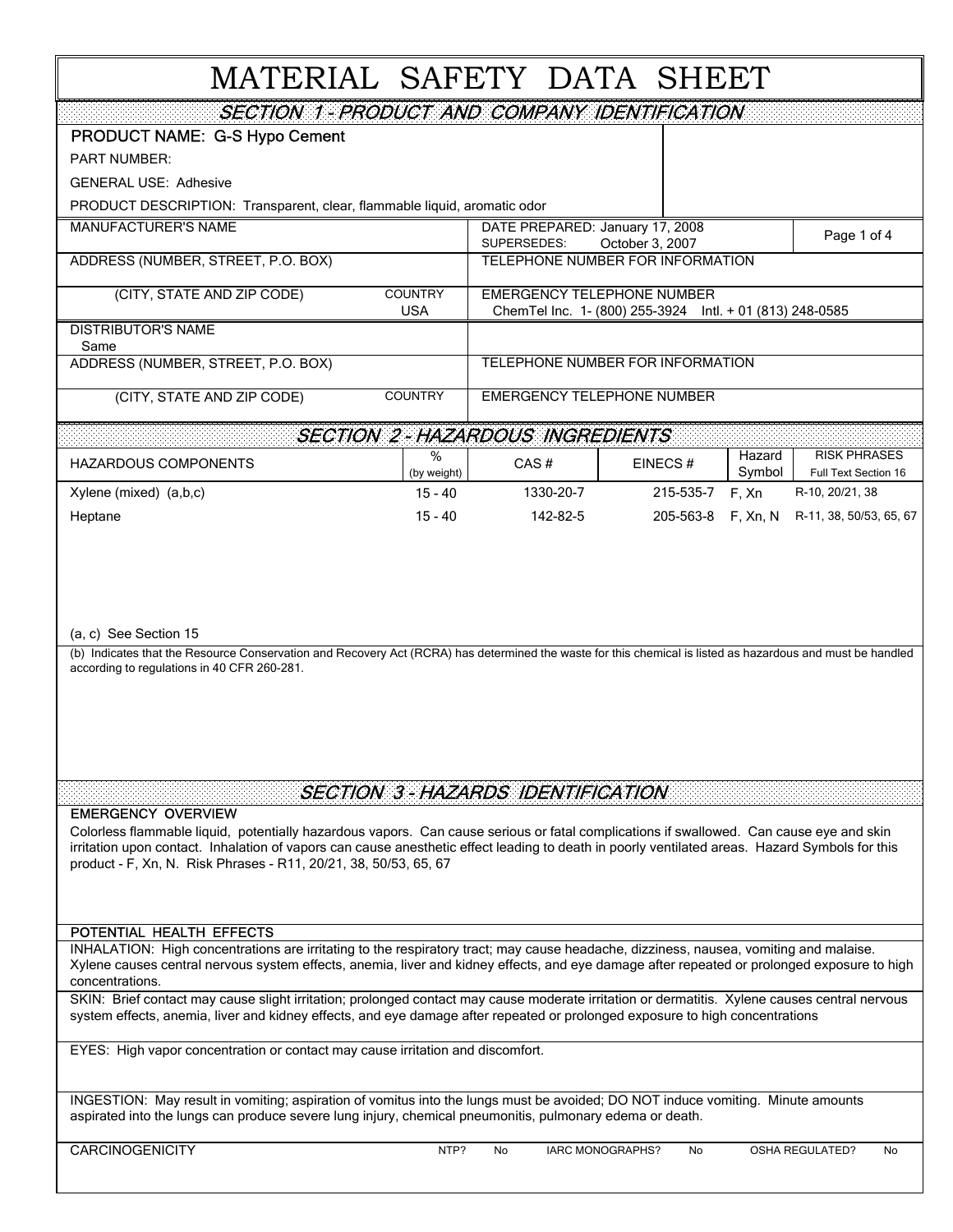## MATERIAL SAFETY DATA SHEET

PRODUCT NAME: G-S Hypo Cement

January 17, 2008

Page 2 of 4

# SECTION 4 - FIRST AID MEASURES

INHALATION: Remove affected person to fresh air; provide oxygen if breathing is difficult; if affected person is not breathing, administer CPR and seek emergency medical attention.

SKIN: Remove contaminated clothing; wash affected area with soap and water; launder contaminated clothing before reuse; if irritation persists, seek medical attention.

EYES: Check for and remove contact lenses. Flush eyes with clear running water for 15 minutes while holding eyelids open; if irritation persists, seek medical attention.

INGESTION: DO NOT induce vomiting; if vomiting occurs spontaneously, keep head below hips to prevent aspiration of liquid into lungs; seek immediate medical attention. Vomiting may be induced only under the supervision of a physician.

# SECTION 5 - FIRE FIGHTING MEASURES

GENERAL HAZARDS: Product is flammable. Products of combustion include compounds of carbon, hydrogen and oxygen, including carbon monoxide. Vapors may cause a flash fire or ignite explosively. Vapors may travel a considerable distance to a source of ignition and flash back.

## EXTINGUISHING MEDIA

Carbon dioxide, water fog, dry chemical, chemical foam.

#### FIRE FIGHTING PROCEDURES

Firefighters must wear full facepiece self - contained breathing apparatus in positive pressure mode. Do not use solid stream of water since stream will scatter and spread fire. Fine water spray can be used to keep fire - exposed containers cool.

UNUSUAL FIRE AND EXPLOSION HAZARDS

Closed containers can explode due to buildup of pressure when exposed to extreme heat. Do not use direct stream of water on pool fires as product may reignite on water surface. Caution - Material is flammable!

HAZARDOUS COMBUSTION PRODUCTS

Smoke, fumes or vapors, oxides of carbon.

## SECTION 6 - ACCIDENTAL RELEASE MEASURES

STEPS TO BE TAKEN IN CASE MATERIAL IS RELEASED OR SPILLED: CAUTION - FLAMMABLE - Evacuate and ventilate area; confine and absorb into absorbent; place material into approved containers for disposal; for spills in excess of allowable limits (RQ) notify the National Response Center (800) 424 - 8802; refer to CERCLA 40 CFR 302 and SARA Title III, Section 313 40 CFR 372 for detailed instructions concerning reporting requirements. Do not discharge into lakes, ponds, streams or public waters.

# SECTION 7 - HANDLING AND STORAGE

PRECAUTIONS TO BE TAKEN IN HANDLING AND STORAGE: Keep container closed when not in use; protect containers from abuse; protect from extreme temperatures. CAUTION - FLAMMABLE - keep away from all sources of ignition. "Empty" containers may contain residue which may form explosive vapors. Do not weld or cut near empty container that has not been professionally reconditioned. Use nonsparking tools when opening and closing containers. Maintain well ventilated work areas to minimize exposure when handling this material.

| <b>SECTION 8-EXPOSURE CONTROLS/PERSONAL PROTECTION</b> |         |     |       |                               |         |                               |     |      |
|--------------------------------------------------------|---------|-----|-------|-------------------------------|---------|-------------------------------|-----|------|
| <b>HAZARDOUS COMPONENTS</b>                            | NIOSH   |     |       |                               | ACGIH   |                               |     |      |
|                                                        | TWA ppm |     |       | TWA mg/m3 STEL ppm STEL mg/m3 | TWA ppm | TWA mg/m3 STEL ppm STEL mg/m3 |     |      |
| Xylene (mixed)<br>(a,b,c)                              | 100     | 435 | 150   | 655                           | 100     | 434                           | 150 | 651  |
| Heptane                                                | 85      | 350 | $- -$ | --                            | 400     | 1640                          | 500 | 2050 |

## PERSONAL PROTECTION:

RESPIRATORY PROTECTION: None required while threshold limits are kept below maximum allowable concentrations; if TWA exceeds limits, NIOSH approved respirator must be worn. Refer to 29 CFR 1910.134 or European Standard EN 149 for complete regulations.

PROTECTIVE GLOVES: Neoprene, butyl or nitrile rubber gloves with cuffs.

EYE PROTECTION: Chemical splash goggles. Refer to 29 CFR 1910.133 or European Standard EN166.

OTHER PROTECTIVE CLOTHING OR EQUIPMENT: Safety eyewash station nearby.

WORK / HYGIENIC PRACTICES: Practice safe workplace habits. Minimize body contact with this, as well as all chemicals in general.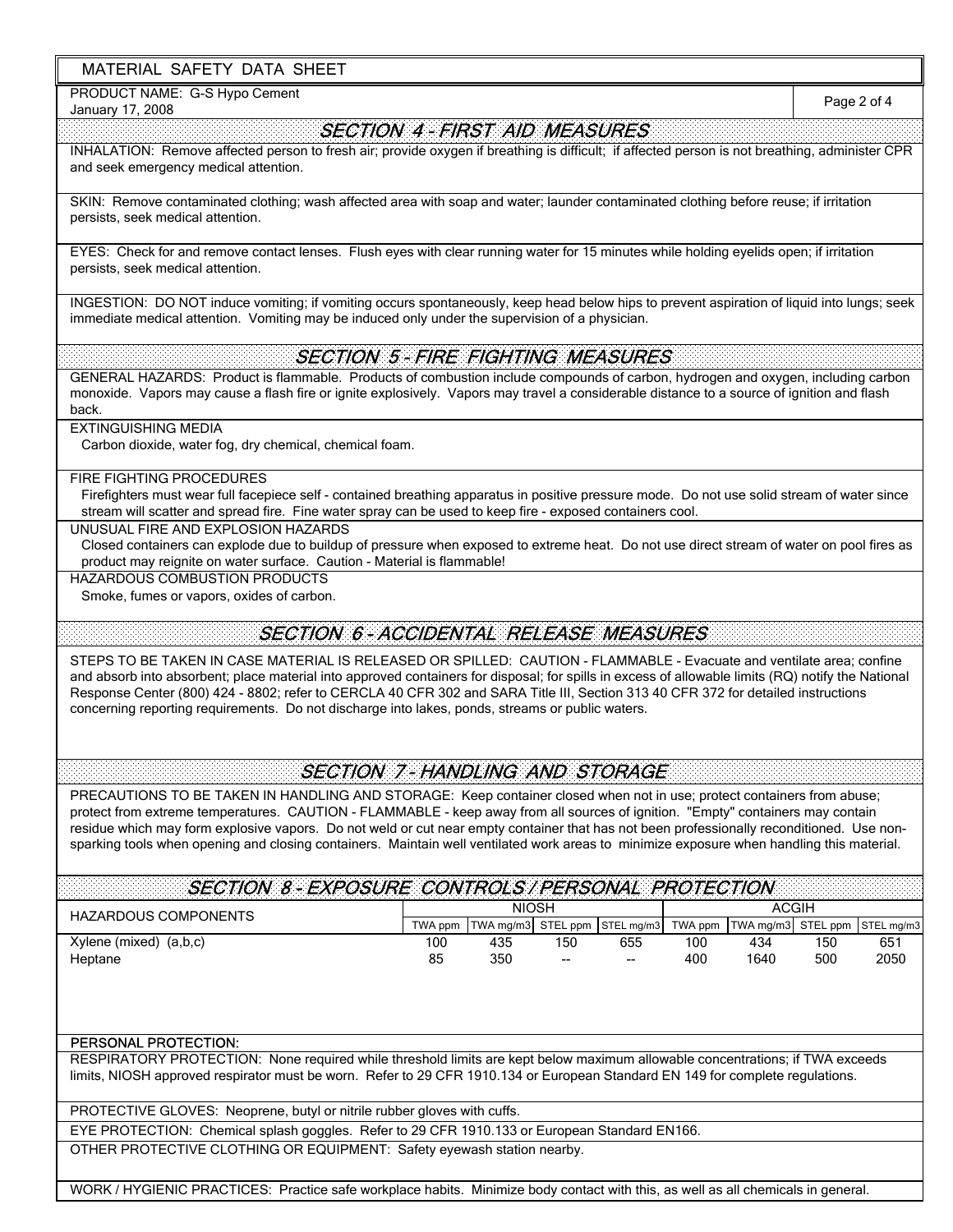| MATERIAL SAFETY DATA SHEET                                                                                                                                                                                                                                                                                                                                                                                                                                                                                                                                                                                                                              |                                                                  |                                                                                                                                                                      |                           |  |  |  |  |
|---------------------------------------------------------------------------------------------------------------------------------------------------------------------------------------------------------------------------------------------------------------------------------------------------------------------------------------------------------------------------------------------------------------------------------------------------------------------------------------------------------------------------------------------------------------------------------------------------------------------------------------------------------|------------------------------------------------------------------|----------------------------------------------------------------------------------------------------------------------------------------------------------------------|---------------------------|--|--|--|--|
| PRODUCT NAME: G-S Hypo Cement<br>January 17, 2008                                                                                                                                                                                                                                                                                                                                                                                                                                                                                                                                                                                                       |                                                                  |                                                                                                                                                                      | Page 3 of 4               |  |  |  |  |
|                                                                                                                                                                                                                                                                                                                                                                                                                                                                                                                                                                                                                                                         |                                                                  | <b>SECTION 9-PHYSICAL AND CHEMICAL PROPERTIES</b>                                                                                                                    |                           |  |  |  |  |
| APPEARANCE AND ODOR                                                                                                                                                                                                                                                                                                                                                                                                                                                                                                                                                                                                                                     |                                                                  | <b>VAPOR PRESSURE</b>                                                                                                                                                |                           |  |  |  |  |
| Transparent, clear liquid, aromatic odor                                                                                                                                                                                                                                                                                                                                                                                                                                                                                                                                                                                                                |                                                                  | 40 mm Hg @ 20° C                                                                                                                                                     |                           |  |  |  |  |
| pH                                                                                                                                                                                                                                                                                                                                                                                                                                                                                                                                                                                                                                                      |                                                                  | SPECIFIC GRAVITY (WATER = 1)                                                                                                                                         |                           |  |  |  |  |
| Not applicable                                                                                                                                                                                                                                                                                                                                                                                                                                                                                                                                                                                                                                          |                                                                  | 1.010                                                                                                                                                                |                           |  |  |  |  |
| <b>BOILING POINT / BOILING RANGE</b><br>$208^{\circ}$ F (98° C)                                                                                                                                                                                                                                                                                                                                                                                                                                                                                                                                                                                         |                                                                  | <b>SOLUBILITY IN WATER</b>                                                                                                                                           |                           |  |  |  |  |
| <b>FLASH POINT</b>                                                                                                                                                                                                                                                                                                                                                                                                                                                                                                                                                                                                                                      |                                                                  | Negligible<br><b>VISCOSITY</b>                                                                                                                                       |                           |  |  |  |  |
| 52° F (11.1° C) PMCC                                                                                                                                                                                                                                                                                                                                                                                                                                                                                                                                                                                                                                    |                                                                  | Not specified                                                                                                                                                        |                           |  |  |  |  |
| <b>FLAMMABLE LIMITS</b>                                                                                                                                                                                                                                                                                                                                                                                                                                                                                                                                                                                                                                 |                                                                  | VAPOR DENSITY (AIR = 1)                                                                                                                                              |                           |  |  |  |  |
| LEL: 1.1%<br>UEL: 7.0%                                                                                                                                                                                                                                                                                                                                                                                                                                                                                                                                                                                                                                  | 3.2                                                              |                                                                                                                                                                      |                           |  |  |  |  |
| <b>AUTOIGNITION TEMPERATURE</b>                                                                                                                                                                                                                                                                                                                                                                                                                                                                                                                                                                                                                         |                                                                  | EVAPORATION RATE (n-Butyl acetate = 1)                                                                                                                               |                           |  |  |  |  |
| 419°F (215°C)                                                                                                                                                                                                                                                                                                                                                                                                                                                                                                                                                                                                                                           | < 1                                                              |                                                                                                                                                                      |                           |  |  |  |  |
|                                                                                                                                                                                                                                                                                                                                                                                                                                                                                                                                                                                                                                                         |                                                                  | SECTION 10 - STABILITY AND REACTIVITY                                                                                                                                |                           |  |  |  |  |
| <b>UNSTABLE:</b><br><b>STABILITY</b>                                                                                                                                                                                                                                                                                                                                                                                                                                                                                                                                                                                                                    |                                                                  | CONDITIONS TO AVOID: Extreme temperatures, open flames, sparks.                                                                                                      |                           |  |  |  |  |
| STABLE: X                                                                                                                                                                                                                                                                                                                                                                                                                                                                                                                                                                                                                                               |                                                                  |                                                                                                                                                                      |                           |  |  |  |  |
| INCOMPATIBILITY (MATERIALS TO AVOID): Strong oxidizers, strong acids.                                                                                                                                                                                                                                                                                                                                                                                                                                                                                                                                                                                   |                                                                  |                                                                                                                                                                      |                           |  |  |  |  |
| HAZARDOUS DECOMPOSITION OR BYPRODUCTS: Decomposition will not occur if handled and stored properly. In case of a fire, oxides of                                                                                                                                                                                                                                                                                                                                                                                                                                                                                                                        |                                                                  |                                                                                                                                                                      |                           |  |  |  |  |
| carbon, hydrocarbons, fumes or vapors, and smoke may be produced.                                                                                                                                                                                                                                                                                                                                                                                                                                                                                                                                                                                       |                                                                  |                                                                                                                                                                      |                           |  |  |  |  |
| HAZARDOUS POLYMERIZATION<br><b>MAY OCCUR:</b>                                                                                                                                                                                                                                                                                                                                                                                                                                                                                                                                                                                                           |                                                                  | <b>CONDITIONS TO AVOID: None</b>                                                                                                                                     |                           |  |  |  |  |
| WILL NOT OCCUR: X                                                                                                                                                                                                                                                                                                                                                                                                                                                                                                                                                                                                                                       |                                                                  |                                                                                                                                                                      |                           |  |  |  |  |
|                                                                                                                                                                                                                                                                                                                                                                                                                                                                                                                                                                                                                                                         |                                                                  | SECTION 11 - TOXICOLOGICAL INFORMATION                                                                                                                               |                           |  |  |  |  |
|                                                                                                                                                                                                                                                                                                                                                                                                                                                                                                                                                                                                                                                         | CAS#                                                             | LD50 of Ingredient                                                                                                                                                   | LC50 of Ingredient        |  |  |  |  |
| <b>Hazardous Components</b>                                                                                                                                                                                                                                                                                                                                                                                                                                                                                                                                                                                                                             | EINECS#                                                          | (Specify Species and Route)                                                                                                                                          | (Specify Species)         |  |  |  |  |
| Xylene (mixed) (a,b,c)                                                                                                                                                                                                                                                                                                                                                                                                                                                                                                                                                                                                                                  | 1330-20-7                                                        | 4300 mg / kg                                                                                                                                                         | 5000 ppm / 4H             |  |  |  |  |
|                                                                                                                                                                                                                                                                                                                                                                                                                                                                                                                                                                                                                                                         | 215-535-7                                                        | Oral - rat                                                                                                                                                           | Inhalation - rat          |  |  |  |  |
| Heptane                                                                                                                                                                                                                                                                                                                                                                                                                                                                                                                                                                                                                                                 | 142-82-5                                                         | Not established                                                                                                                                                      | 75 gm / m3 / 2H           |  |  |  |  |
|                                                                                                                                                                                                                                                                                                                                                                                                                                                                                                                                                                                                                                                         | 205-563-8                                                        |                                                                                                                                                                      | Inhalation - mouse        |  |  |  |  |
|                                                                                                                                                                                                                                                                                                                                                                                                                                                                                                                                                                                                                                                         |                                                                  |                                                                                                                                                                      |                           |  |  |  |  |
|                                                                                                                                                                                                                                                                                                                                                                                                                                                                                                                                                                                                                                                         |                                                                  |                                                                                                                                                                      |                           |  |  |  |  |
| (a, c) See Section 15                                                                                                                                                                                                                                                                                                                                                                                                                                                                                                                                                                                                                                   |                                                                  |                                                                                                                                                                      |                           |  |  |  |  |
|                                                                                                                                                                                                                                                                                                                                                                                                                                                                                                                                                                                                                                                         |                                                                  | <b>SECTION 12-ECOLOGICAL INFORMATION</b>                                                                                                                             |                           |  |  |  |  |
| No data are available on the adverse effects of this material on the environment. Neither COD nor BOD data are available. Based on the<br>chemical composition of this product it is assumed that the mixture can be treated in an acclimatized biological waste treatment plant system in<br>limited quantities. However, such treatment should be evaluated and approved for each specific biological system. None of the ingredients in<br>this mixture are classified as a Marine Pollutant.                                                                                                                                                        |                                                                  |                                                                                                                                                                      |                           |  |  |  |  |
|                                                                                                                                                                                                                                                                                                                                                                                                                                                                                                                                                                                                                                                         |                                                                  | <b>SECTION 13 - DISPOSAL CONSIDERATIONS</b>                                                                                                                          |                           |  |  |  |  |
| WASTE DISPOSAL METHOD: Dispose of in accordance with Local, State, and Federal Regulations. This product may produce hazardous<br>vapors in a closed disposal container creating a dangerous environment. Refer to "40 CFR Protection of Environment Parts 260 - 299" for<br>complete waste disposal regulations. Consult your local, state, or Federal Environmental Protection Agency before disposing of any<br>chemicals. Do not flush to sanitary sewer or waterway. According to the European Waste Catalogue, waste codes are application specific and<br>should be assigned by the user based on the application for which the product is used. |                                                                  |                                                                                                                                                                      |                           |  |  |  |  |
|                                                                                                                                                                                                                                                                                                                                                                                                                                                                                                                                                                                                                                                         |                                                                  | <b>SECTION 14 - TRANSPORT INFORMATION</b>                                                                                                                            |                           |  |  |  |  |
| <b>PROPER SHIPPING NAME: Adhesives</b><br>DOT HAZARD CLASS / Packaging Group: 3 / II<br>UN / NA IDENTIFICATION NUMBER: UN 1133<br><b>HAZARD SYMBOLS: F</b>                                                                                                                                                                                                                                                                                                                                                                                                                                                                                              | REFERENCE: 49 CFR 173.150, .173, .242<br>LABEL: FLAMMABLE LIQUID | IATA HAZARD CLASS / Packaging Group: 3 / II<br>RID / ADR Dangerous Goods Code: 3<br>UN TDG Class / Packaging Group: 3 / II<br>Hazard Identification Number (HIN): 33 | IMDG HAZARD CLASS: 3 / II |  |  |  |  |
| Note: Transportation information provided is for reference only. Client is urged to consult CFR 49 parts 100 - 177, IMDG, IATA, EU, United<br>Nations TDG, and WHMIS (Canada) TDG information manuals for detailed regulations and exceptions covering specific container sizes,<br>packaging materials and methods of shipping.                                                                                                                                                                                                                                                                                                                        |                                                                  |                                                                                                                                                                      |                           |  |  |  |  |